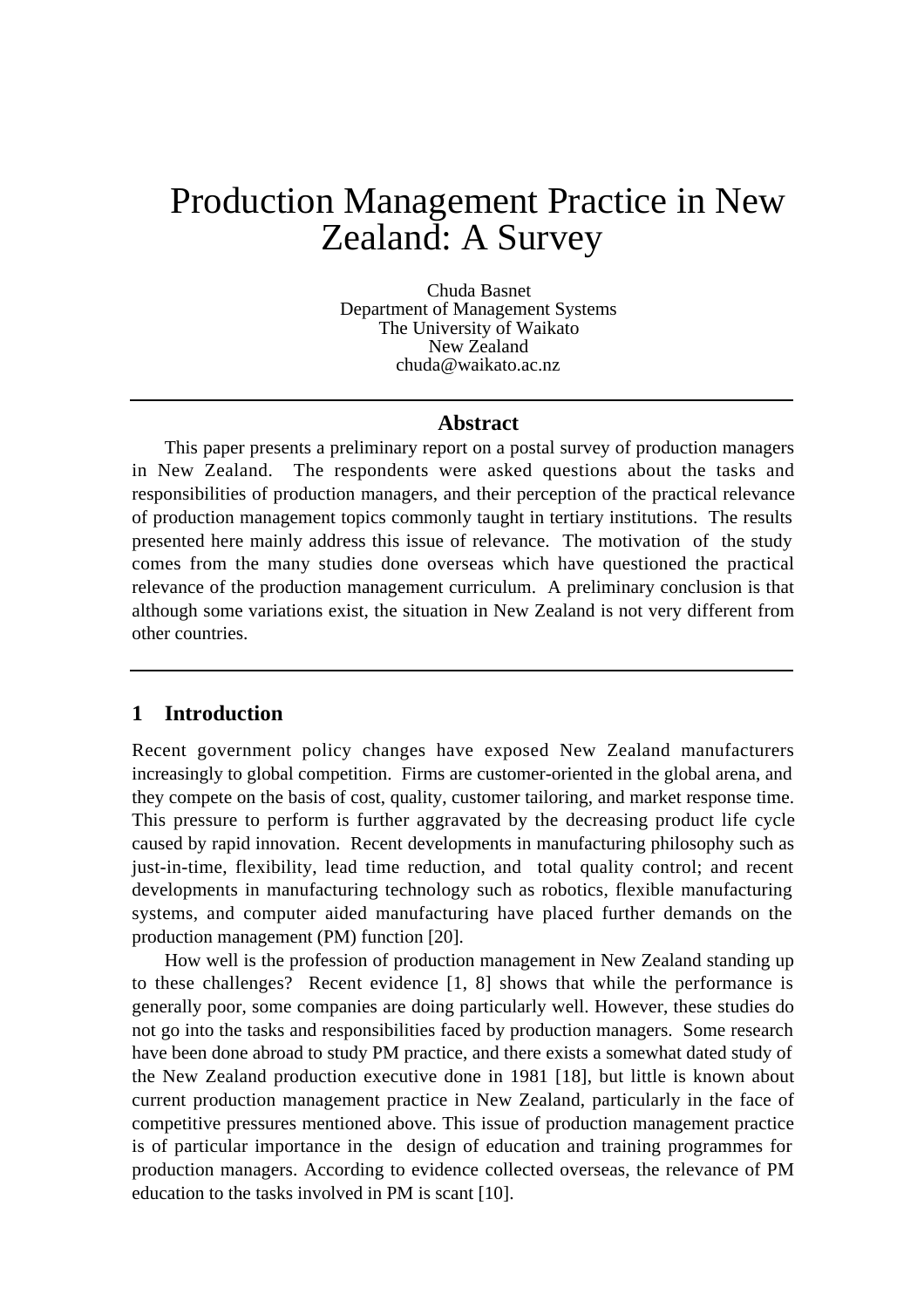This paper presents a preliminary report on a postal survey of production managers in New Zealand. The results presented here address mainly the practical relevance of current tertiary PM education. Section 2 presents a review of the literature; a summary of some responses of the survey is given in Section 3. Finally, some concluding remarks are offered.

# **2 Literature Study**

Green, Newsom, and Jones [7] surveyed American Fortune 500 companies to gather information on their use of quantitative production and operations management (POM) techniques, and the barriers to their use. Of the 19 techniques surveyed, only 7 were of frequent use or extensive use - network analysis, inventory models, linear programming, time series analysis, regression and correlation analysis, analysis of variance, statistical sampling. The main barriers to the use of quantitative techniques were: benefits of using the techniques not being clearly understood by managers, managers' lack of knowledge of the techniques, and managers not having been exposed to quantitative techniques early in their training. All of these indicate that lack of knowledge is the prime reason for not using the techniques.

Berry *et al*. [3] asked POM practitioners about the frequency of use of 22 POM topics. Practitioners also indicated appropriate educational coverage for the topics. Academics also provided information on current educational coverage of these topics in introductory POM courses and on what the ideal coverage would be. The practitioners' desired coverage matched their frequency of use of the topics quite closely. Similarly, the academics were currently covering the topics pretty close to their ideal level. But there was a wide divergence between the views of the practitioners and the academics. Practitioners would allow two-thirds of the total time to concepts - oriented topics (and one-third to technique - oriented topics). But the academics would allow about equal time to these different orientations. Seven of the eight topics favoured by academics could be considered analytical techniques, while nine of the eleven topics favoured by practitioners could be considered production concepts. Possible explanations of this discrepancy offered by the authors were: practitioners' lack of familiarity with some of the analytical techniques, practitioners' lack of understanding on how some of the concepts such as human / monetary aspects are taught in courses without the POM banner, ease of teaching / testing analytical techniques, students' better response to analytical techniques, or unavailability of concepts related teaching materials. Later, Berry and Lancaster [2] used a revised list of 22 production management topics to solicit views of practitioners only. The new data again reinforced the importance of concept related topics to the practitioners.

Two significant studies of qualifications, careers, and jobs of British production managers have been reported [9, 14]. They [9] found that production managers spent most of their time (30%) in directly facilitating production. Improvements to processes and products and labour/staff relations claimed the second (20.6%) and third (17.9%) slice of their time. Lockyer and Oakland [9] also demonstrated the lack of use of POM techniques. Economic order quantity (57%), critical path analysis (52%), and classification and coding (50%) were the three most frequently used techniques. This study reinforces the dissonance between the practice and teaching of production management - POM techniques were not used in practice to a great extent. The latter, Oakland and Sohal [14] report found that essentially the same condition prevailed ten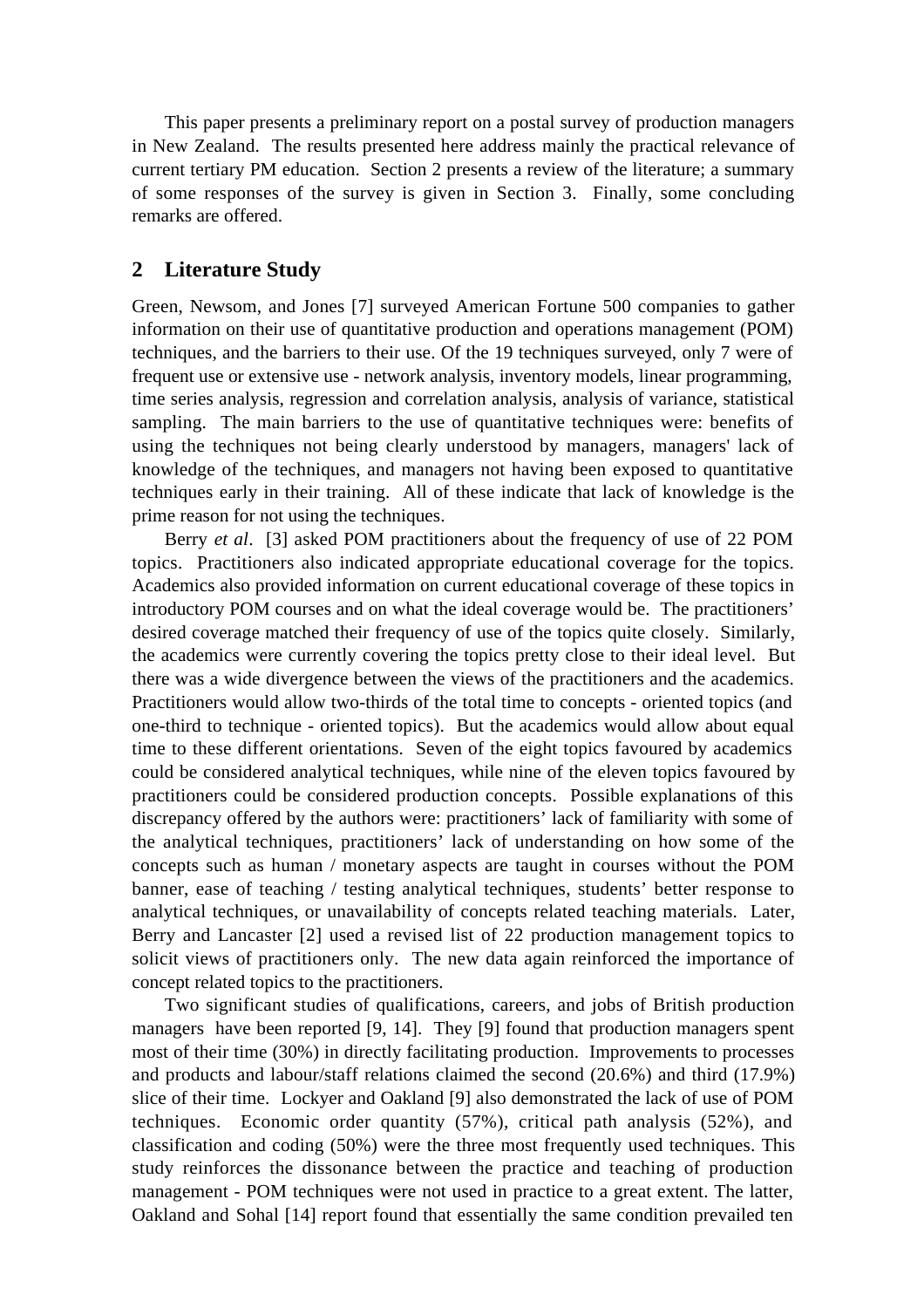years later, although some improvements could be noticed, particularly in the education of production managers. This latter report also pointed out the need for training production managers in information technology, computer aided manufacturing, and finance and management accounting.

For certain decision areas, the extent of responsibility of the production managers, the extent of complexity and difficulty, and the proportion of time spent were surveyed by Wild [19]. The highest extent of responsibility were in the areas of work design, quality assurance, factory layout, capacity planning, and productivity. Production managers found decision making in the areas of productivity, capacity planning, and process design the most complex. They spent the most of their time in the areas of productivity, capacity planning, and production control. They reported that they needed to interface most with the departments dealing with human resource, marketing, and design. They pressed the highest emphasis on skills in managing people ahead of problem solving skills and technical skills. They thought skills in analytical/quantitative techniques, which are emphasised by POM curriculum, were lower in importance. In the future, they saw computers, manufacturing automation, and productivity improvement as affecting their job the most. Wild's study, although a little dated, showed the curriculum areas on which production management instructors should stress most - people skills, productivity measurement and improvement, work design, quality, layout, capacity planning, and production control, and inter-functional issues with marketing and design. Studies done in India [11] and Singapore [17] essentially reinforced Wild's findings [19] in United Kingdom, although there were few differences in emphasis.

In a survey of British manufacturing industry, Oakland and Sohal [12, 13] examined the usage of POM techniques and barriers to the acceptance of these techniques. The top five traditional techniques were: budgetary control, payback period, return on investment, standard costing and reorder level stock control; and the top five OR/statistical techniques were: stock control based on reorder level/cycle, forecasting, economic order quantity, statistical sampling and experimental design. The top three barriers to use of both kinds of techniques were: No knowledge, not applicable, and successful without using the technique. Significantly, more than half the respondents did not use more than half of the techniques surveyed, and as for most of the people who did not use the techniques much, they either did not know the techniques or if they knew, did not think the technique was applicable. This certainly brings into sharp focus the question of relevance of POM techniques. However, rather than questioning the relevance of POM techniques per se, the authors suggest teaching the techniques in a way that would illustrate their applicability and benefits. This study also sought to establish the relationship between previous POM training and technique usage. It concluded that POM training was a significant factor in the usage of techniques.

Malhotra [10] points out that the current focus of modelling methodology in the POM discipline has narrowed the relevance of POM teaching and research. He has suggested five approaches to make POM teaching and research more relevant. He stresses the need for empirical research with an emphasis on strategic decision making in POM, along the lines of other social science research. Traditional modelling research should be rooted in practice; the POM research and curricula need to be more internationalised in the face of growing globalisation; POM teaching should move away from the narrow functional outlook to a more cross-functional perspective;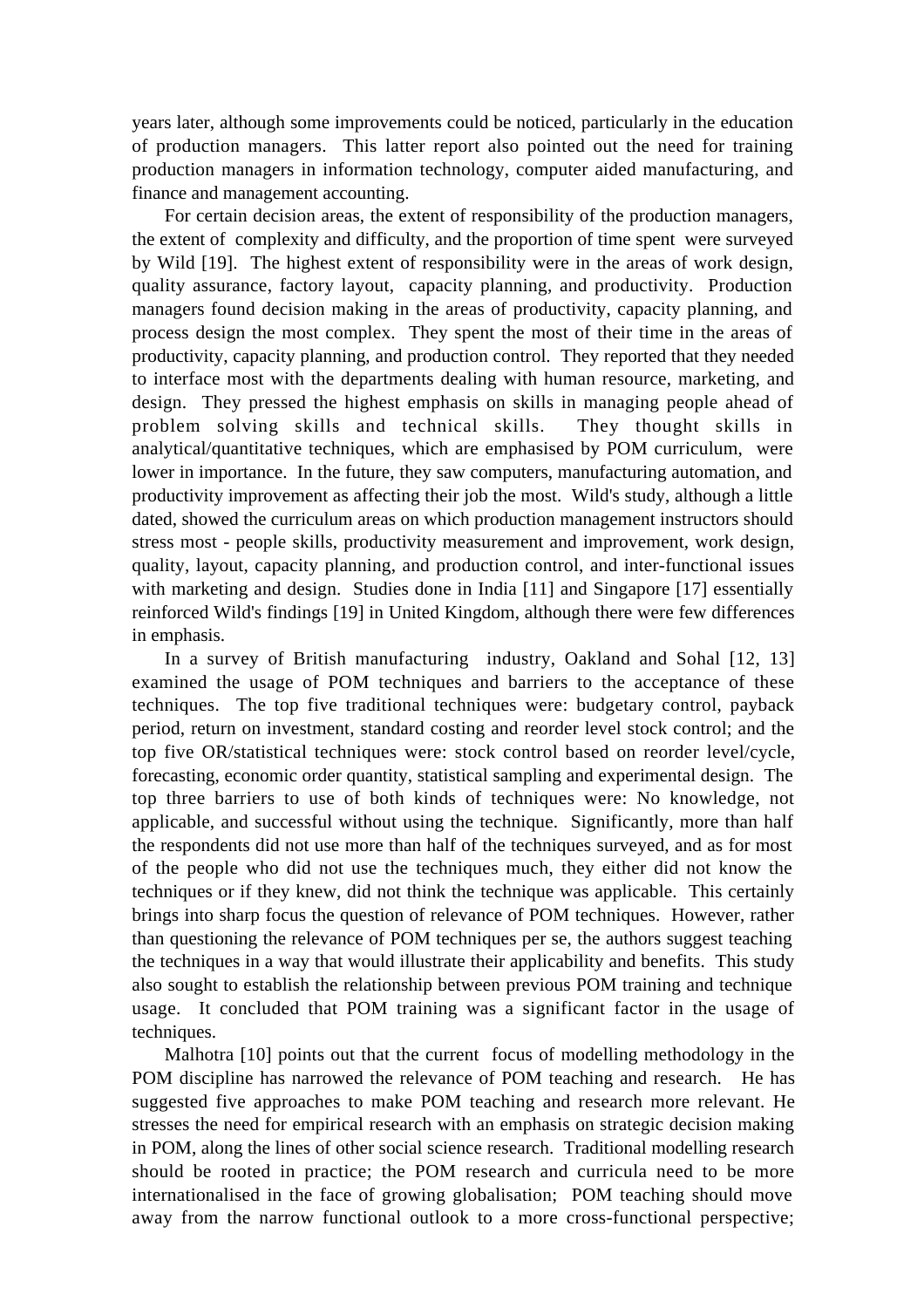journal editors and reward systems should encourage more relevant POM research. The increasing importance of international pedagogy was pointed out also by Schmenner [16].

#### **2.1 Production Management in New Zealand**

Very few published studies of production management practices in New Zealand are available. Turner and Radford [18] essentially replicated the study of the production manager done in the UK [9]. In comparison to the British production manager, the New Zealander was found to control fewer subordinates, but to be responsible for a wider variety of functions. The New Zealand production executive was more happy with their job than their British counterpart. While the British study lamented the educational levels of the British production manager, the educational level of the New Zealander was found to be even lower. Thus Turner and Radford [18] make a plea to provide further training to production executives.

Dallenbach [[6] in his survey of the penetration of operations research in New Zealand found that the top application areas were: inventory control, sales forecasting, production planning and scheduling, and critical path scheduling; all of which are applicable to production management.

Corbett [4], as part of the global manufacturing futures survey, assessed the competitive priorities and perceived strengths of New Zealand manufacturers. The results of NZ survey were compared with other international surveys. He found that, in general, NZ manufacturers have similar competitive priorities to the other countries that were surveyed. The NZ respondents perceived their price and performance as weak areas. Corbett and Bayly [5] surveyed just-in-time (JIT) implementers in New Zealand to determine the perceived benefits, success factors, and problems related to JIT implementation. The respondents reported the implementation as beneficial to them in many respects, but it needed hard work and commitment. They did not find it suitable for all manufacturing operations, specially where overseas suppliers were involved. This survey targeted known JIT implementers. Hyde *et al*. [8] concluded from their survey of New Zealand manufacturers that the prevalence of world class manufacturing practice was low, although some exceptions existed. The low educational levels of the work force and their supervisors, and the isolation of New Zealand were seen as formidable barriers to the diffusion of world class practices in manufacturing.

In a survey of tertiary operations management programmes in New Zealand, Robb and Heyl [15] lament that few papers were dedicated to areas such as time-based competition, flexibility, new product / service development, process improvement, project management, and international operations management. However, they believe that the university faculty were responsive to the demands for skills in modelling, problem solving / critical thinking, strategic thinking, and group work.

#### **3 The Respondents**

The larger manufacturing organisations in New Zealand were the focus of this study. The reason for this is that many of the sophisticated production management techniques are geared towards the larger organisations, and if these do not find the techniques practically relevant, the smaller organisations are not likely to find them useful either. Since a list such as the "Fortune 500" does not exist in New Zealand, we used a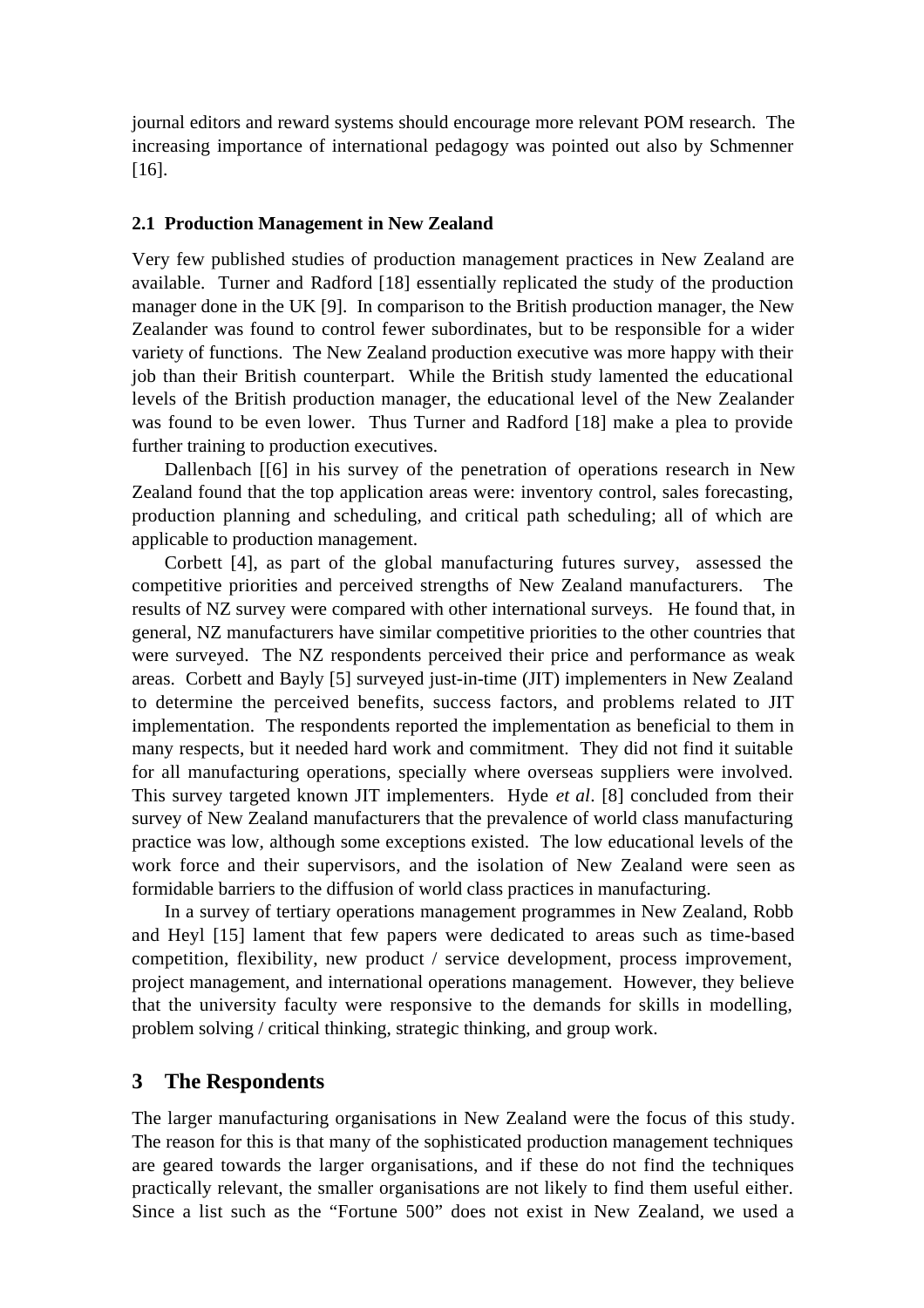commercial data base called KOMPASS, which is fairly comprehensive. A list of 500 companies that were listed as manufacturing companies, and which had the largest number of employees was drawn from this database. The survey questionnaire was directed to the person in charge of production in these companies. The number of usable responses received at the time of writing stands at 129, with a response rate of 26%, which is deemed satisfactory for this kind of survey. Figures 1 and 2 show the number of employees and the turnover of the business units of the respondents. These figures reflect the fact that the sample consisted of the larger organisations in New



Zealand.

# **3.1 The Objectives and Tasks in Production Management**

The respondents were asked the importance of various objectives in their jobs. The objectives in order of the average importance ratings are (the ratings are on a scale of 0- 4) given in Table 1. The table confirms earlier studies [20] showing the high importance placed by production managers on people skills. Some respondents identified other quality related and safety related objectives.

# **Table 1. Importance Rating of Production Management Objectives**

| <b>Objective</b>                     | <b>Average Rating</b> |
|--------------------------------------|-----------------------|
| Managing people / staff / colleagues | 3.42                  |
| Meeting production targets           | 3.42                  |
| Ensuring quality                     | 3.39                  |
| Using resources efficiently          | 3.26                  |
| Minimising costs                     | 3.22                  |

The respondents also rated the importance of 22 production related tasks. The seven tasks with the highest average importance ratings are shown in Table 2. Health and safety, which is not emphasised heavily in most PM courses, occurs at the top of the table. People issues are emphasised again. Both long-term and short-term tasks in quality and in production are stressed by the production managers. Many overseas authors [10, 16] have stressed the importance of international management issues in today's production management education, but our respondents found this task of the lowest importance. Similarly, vendor selection and development, the subject of the current hot topic "supply chain management" was rated the second lowest in importance.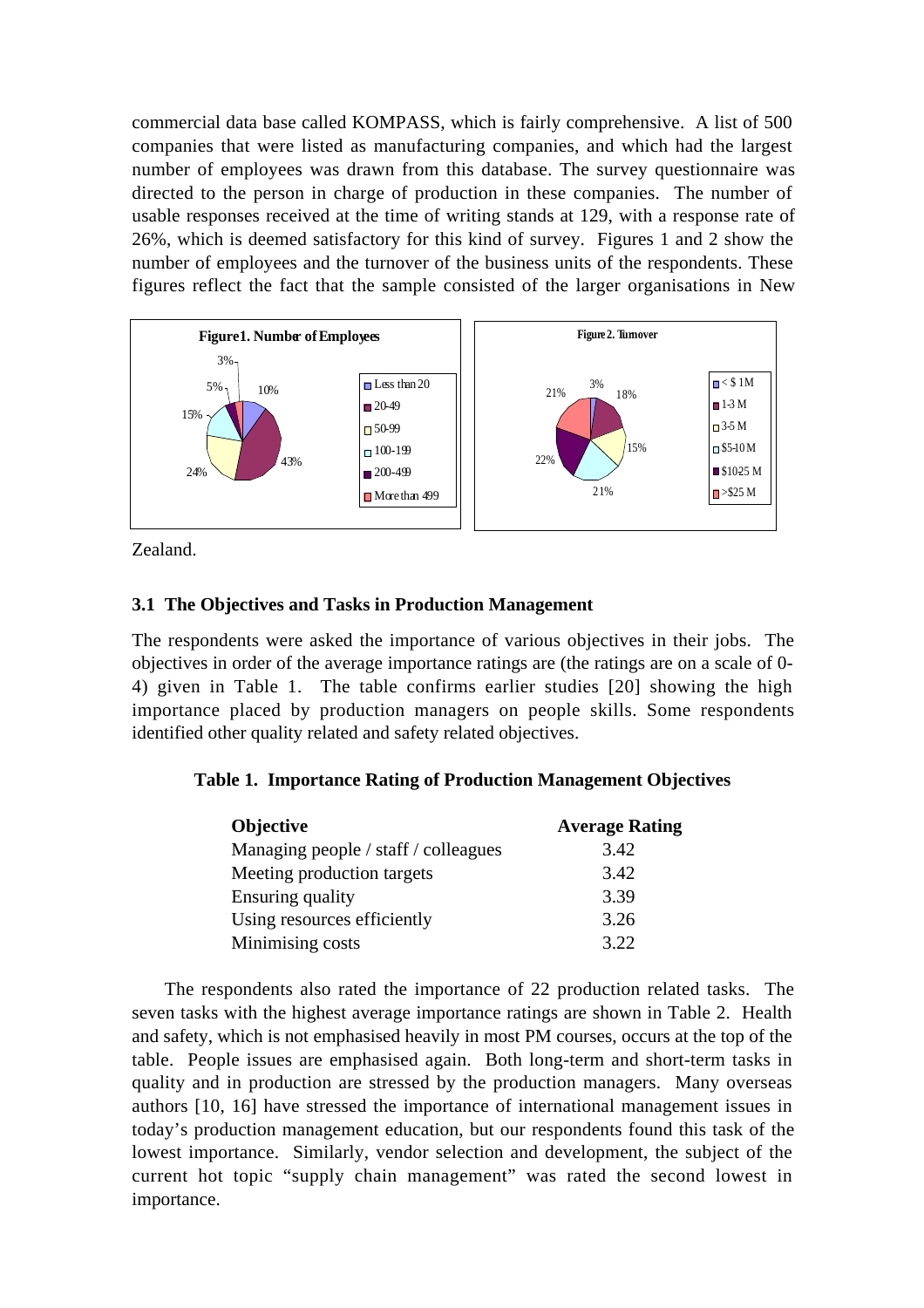| <b>Task</b>                                              | <b>Average Rating</b> |
|----------------------------------------------------------|-----------------------|
| Ensuring health and safety                               | 3.07                  |
| Utilising available capacity                             | 2.91                  |
| Acquiring, developing and maintaining desired work force | 2.91                  |
| Creating quality objectives, programmes, and values      | 2.90                  |
| Quality assurance of day to day operations               | 2.88                  |
| Setting up production planning and control               | 2.88                  |
| Solving daily production problems                        | 2.86                  |

|  |  | Table 2. Importance Rating of Top Production Management Tasks |  |
|--|--|---------------------------------------------------------------|--|
|  |  |                                                               |  |

In regard to the way of dealing with these tasks, the respondents had the following importance ratings, given in Table 3. This is similar to the finding in Wild [19]. The use of analytical / quantitative techniques, which is heavily emphasised in most PM courses, is even lower in the estimation of New Zealand production managers than that of their British counterparts [19].

# **Table 3. Rating of problem solving approaches**

| <b>Problem solving approach</b>                         | <b>Average Rating</b> |
|---------------------------------------------------------|-----------------------|
| Using subjective judgement and assessments              | 2.79                  |
| Using specialist staff                                  | 2.62                  |
| Using computers                                         | 2.60                  |
| Using analytical / quantitative formulas and techniques | 2.20                  |

## **3.2 The Practical Relevance of Production Management Topics**

In order to judge the practical relevance of 67 production management topics commonly covered in undergraduate tertiary curriculum, the respondents were asked to provide a rating on the scale of 0 - 4. These topics were under the heading of 9 broad subject areas. The top 20 topics are presented in Table 4. Confirming to similar studies done abroad [2], practitioners show clear preference to concept-oriented topics as against technique-oriented topics.

# **Table 4. Rating of Practical Relevance of top 20 PM Topics**

| <b>PM</b> Topic                                    | <b>Average Rating</b> |
|----------------------------------------------------|-----------------------|
| Manufacturing flexibility (product/volume changes) | 3.19                  |
| Quality concepts / procedures                      | 3.14                  |
| Material requirements planning                     | 3.04                  |
| Total quality management                           | 3.03                  |
| Budgetary control                                  | 2.94                  |
| Lead time reduction                                | 2.93                  |
| Master production scheduling                       | 2.85                  |
| Capacity requirements planning                     | 2.82                  |
| Quality circles / Employee involvement             | 2.82                  |
| Competitive issues in manufacturing                | 2.80                  |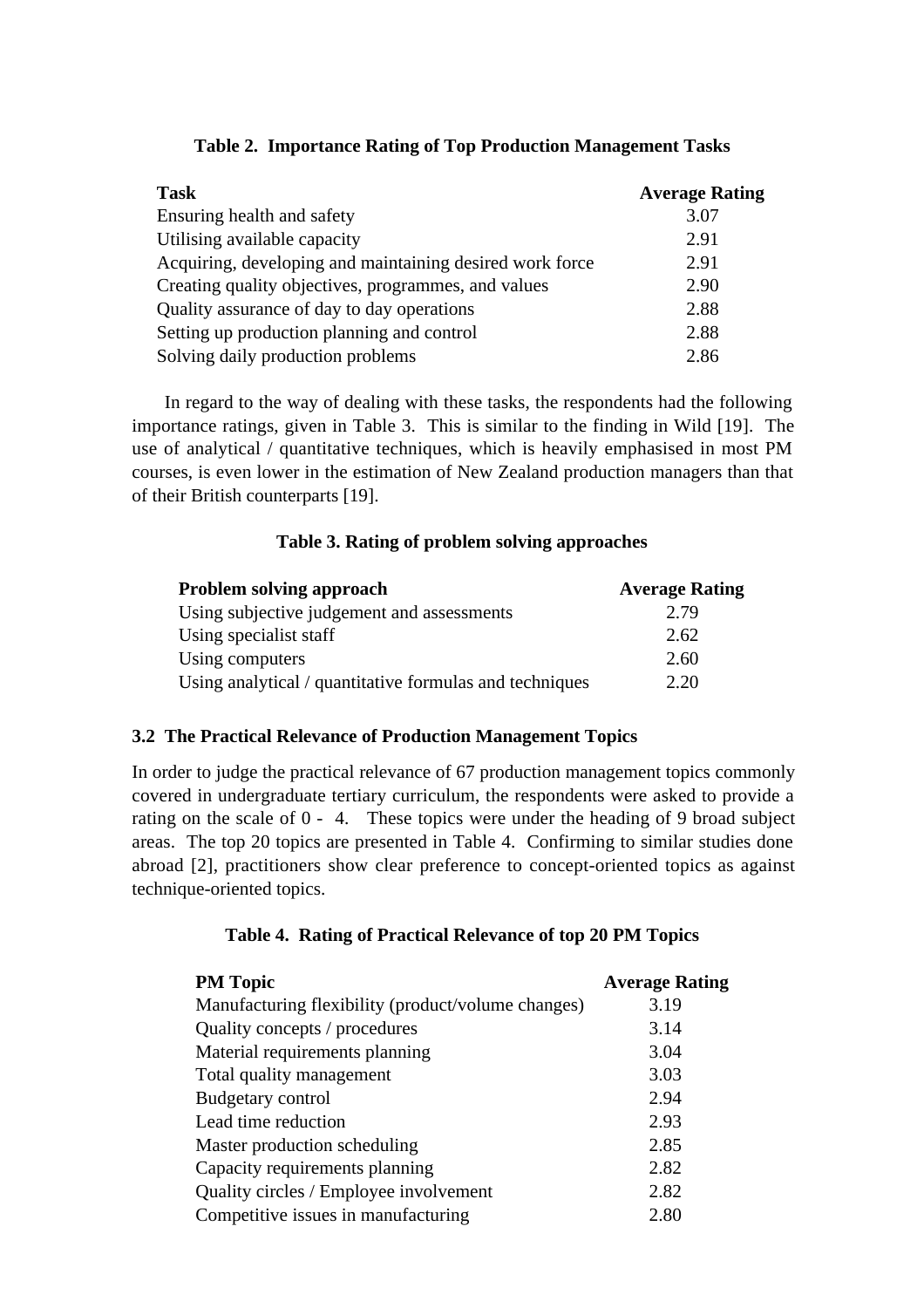| Standard costing                                  | 2.80 |
|---------------------------------------------------|------|
| Issues in production planning                     | 2.73 |
| Manpower scheduling techniques                    | 2.70 |
| Long range capacity planning                      | 2.68 |
| <b>Issues in Production - Marketing interface</b> | 2.64 |
| Just in time concepts                             | 2.61 |
| Priority scheduling rules                         | 2.61 |
| Issues in Manufacturing - Design interface        | 2.60 |
| Vendor evaluation and selection                   | 2.55 |
| Issues in manufacturing process selection         | 2.54 |

The bottom 10 topics considered by the production managers to be the least relevant are listed in Table 5. Highly quantitative / analytical techniques are at the lowest end of these topics judged most irrelevant by the practitioners. The only concept-oriented technique in this list is the topic of international operations, reinforcing the list of tasks presented earlier.

| <b>PM Topics</b>                  | <b>Average Rating</b> |
|-----------------------------------|-----------------------|
| Taguchi methods                   | 1.70                  |
| International operations          | 1.70                  |
| <b>Facilities location models</b> | 1.57                  |
| Exponential smoothing models      | 1.50                  |
| <b>CPM/PERT</b> analysis          | 1.43                  |
| Reliability theory                | 1.41                  |
| Simulation                        | 1.39                  |
| Queuing theory / models           | 1.32                  |
| Linear programming                | 1.27                  |
| Robotics                          | 1.25                  |

## **Table 5. The Ten Least Relevant PM Topics**

The nine subject areas themselves, under which these topics were grouped, are listed below in Table 6 in order of the overall average rating of the topics in the subject areas.

## **Table 6. Listing of PM Subject Areas**

| <b>PM Subject Areas</b>           | <b>Overall average</b><br>rating of topics | <b>Maximum of average</b><br>rating of topics |
|-----------------------------------|--------------------------------------------|-----------------------------------------------|
| Production planning               | 2.61                                       | 3.04                                          |
| Monetary issues                   | 2.51                                       | 2.95                                          |
| <b>Quality Management</b>         | 2.46                                       | 3.14                                          |
| Manufacturing strategy            | 2.43                                       | 3.19                                          |
| Logistics / Inventory management  | 2.24                                       | 2.61                                          |
| Work study and improvement        | 2.15                                       | 2.46                                          |
| Production scheduling             | 2.14                                       | 2.61                                          |
| Computers and Information         | 2.04                                       | 2.52                                          |
| Technology                        |                                            |                                               |
| Operations research / Statistical | 1.44                                       | 1.84                                          |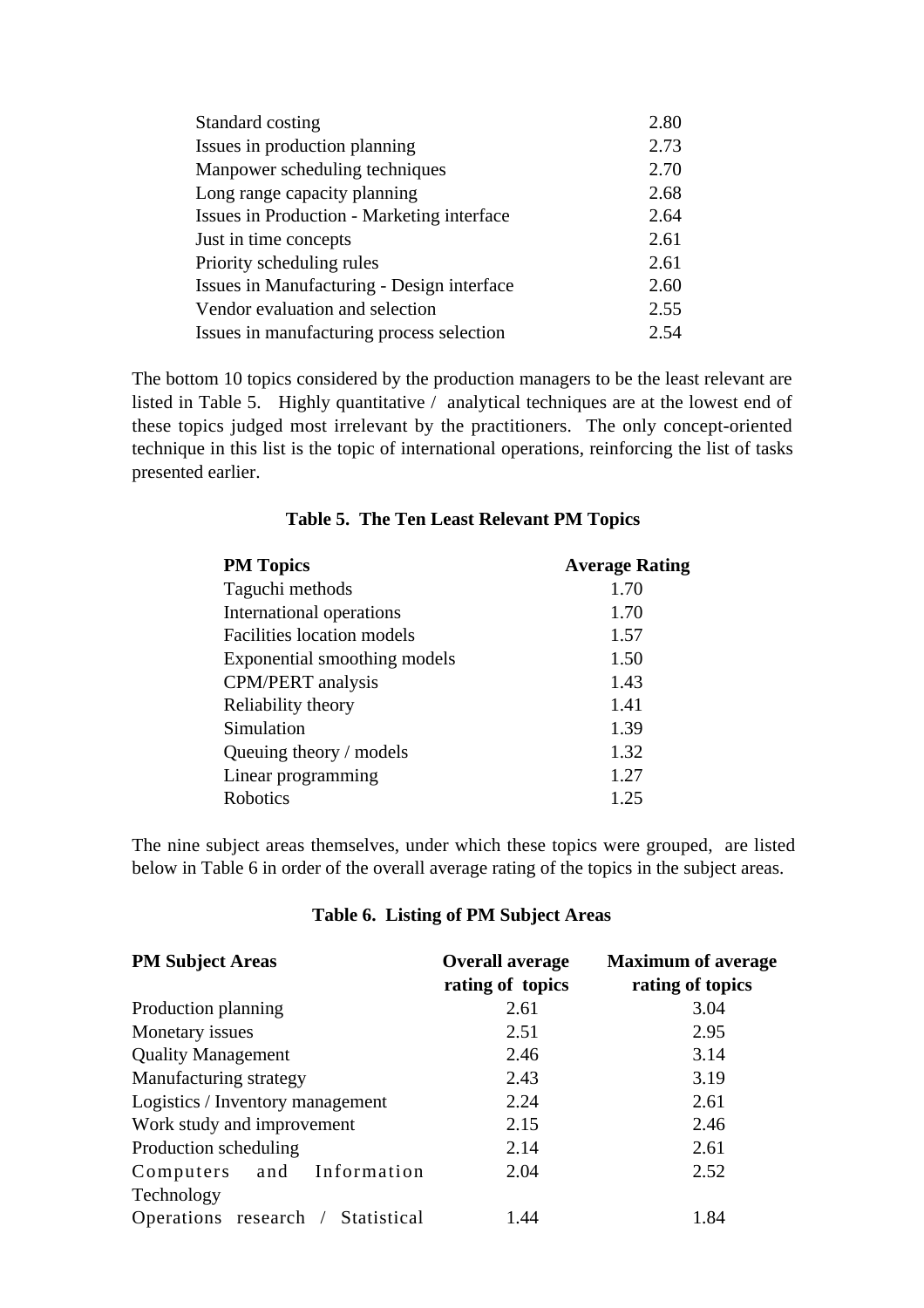techniques

Not surprisingly, production planning is at the top of the above list. The high position of monetary issues in this list is consistent with earlier studies [3]. Highly mathematical topics found the least favour among the respondents.

The five top reasons for assigning low practical relevance to some topics were given as shown in the following Table 7. This list is in remarkable agreement with the list of Oakland and Sohal [12, 13]. While the respondents appear to be diffident about their knowledge of the topics, the low relevance of PM topics was mostly ascribed to teaching non-existent issues.

#### **Table 7. Reasons for Low Practical Relevance of PM Topics**

| <b>Reason for Low Relevance</b>                          | <b>Frequency Rating</b> |
|----------------------------------------------------------|-------------------------|
| The issue dealt by the topic does not occur in practice  | 2.43                    |
| Benefits of using the concept are not clearly understood | 2.32                    |
| Management is successful without using the skills        | 2.28                    |
| Staff's lack of knowledge of the topic                   | 2.18                    |
| Unrealistic assumptions in the model                     | 2.15                    |

When asked to rate the importance of the following skills in the practice of production management, the respondents rated them as follows (Table 8). Technical skills and even intellectual ability is not valued very highly. As in most studies in this area, people skills are stressed very highly.

#### **Table 8. Average Rating of Skills**

| <b>Skills</b>                                   | <b>Average Rating</b> |
|-------------------------------------------------|-----------------------|
| Skills in managing / working with people        | 3.52                  |
| Problem solving skills                          | 3.26                  |
| Attitudes (such as honesty and self-confidence) | 3.23                  |
| Self-management (priorities, time, etc.)        | 3.19                  |
| Communication skills (Report writing / speech)  | 3.10                  |
| Technical skills and knowledge                  | 2.98                  |
| Intellectual ability and understanding          | 2.89                  |

In assessing the influence of current trends in the future of production management practice, the respondents came up with the following level of significance of the trends (Table 9). In spite of the low position assigned to the subject area of information technology (IT) related topics earlier, the use of computers is seen as the most significant trend. As before, international operations is relegated to the bottom. Besides these items, some respondents identified environmental regulations, global economic changes, health and safety issues, and manufacturing flexibility as significant future issues for production management.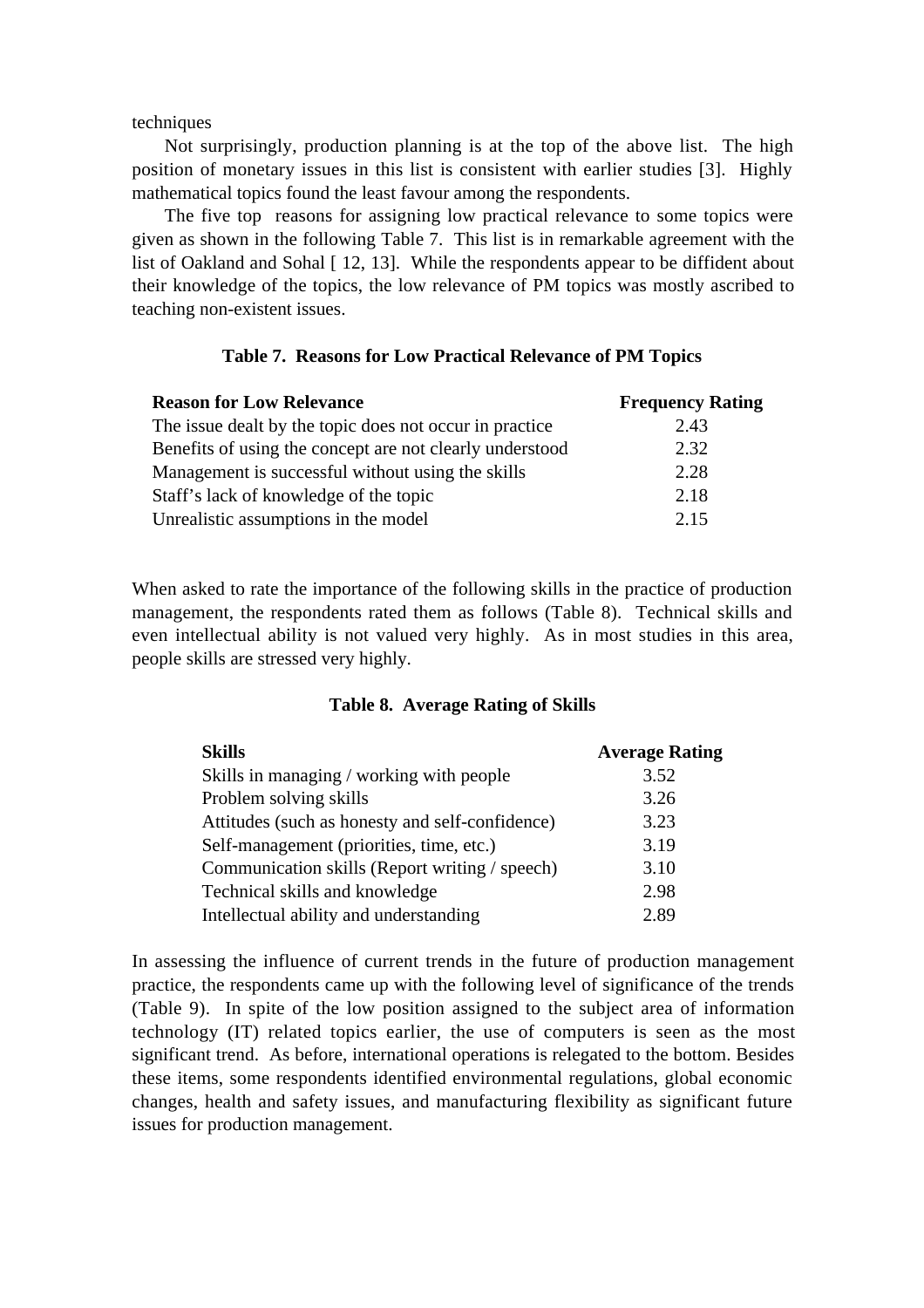| <b>Average Significance</b> |
|-----------------------------|
| <b>Rating</b>               |
| 3.05                        |
| 2.90                        |
| 2.52                        |
| 2.50                        |
| 2.29                        |
|                             |

## **Table 9. Significance of Current Trends**

## **4 Conclusion**

As in earlier studies, this survey reinforces the importance placed by production management practitioners on concept-related topics. Among these, the subject areas of production planning, quality management, and manufacturing strategy are considered the most practically relevant for New Zealand. Analytical techniques are given very low importance. This polarisation (concept vs. technique) is perhaps even more marked in this study than in overseas studies. People skills and monetary issues are given high preference, even though these topics are usually taught outside the discipline of production management in most institutions.

Ensuring health and safety is seen as one of the top tasks of production managers, but this topic is given scant attention in PM teaching. International operations management, and supply chain management, which are two "hot" topics in overseas PM circles are perceived to be of low value to New Zealand production managers. Even though information technology (IT) was given low rating currently, it was seen as having the highest impact on future PM practice. This justifies the current trend in stressing IT in PM teaching.

One comes away with an overall impression that production management teaching needs to move away from being a sub-discipline of management science / operational research and needs to emphasise "softer" topics such as human resources, health and safety, environmental issues, and strategic concerns in order to accord with product management practice.

# **References**

- [1] Anonymous, *Leading the Way : A Study of Best Manufacturing Practice in Australia and New Zealand*, Australian Manufacturing Council (1994), Australia.
- [2] S.E. Berry and L.M. Lancaster, *Views of Production Practitioners on the Importance of Selected POM Topics: 1978 and 1998 Practitioners Compared*, Production and Inventory Management, 33 (1992), pp 24-29.
- [3] S.E. Berry, H.J. Watson, and W.T. Greenwood, *A Survey of the Content of the Introductory POM Course*, Academy of Management Journal, 21 (1978), pp 699- 714.